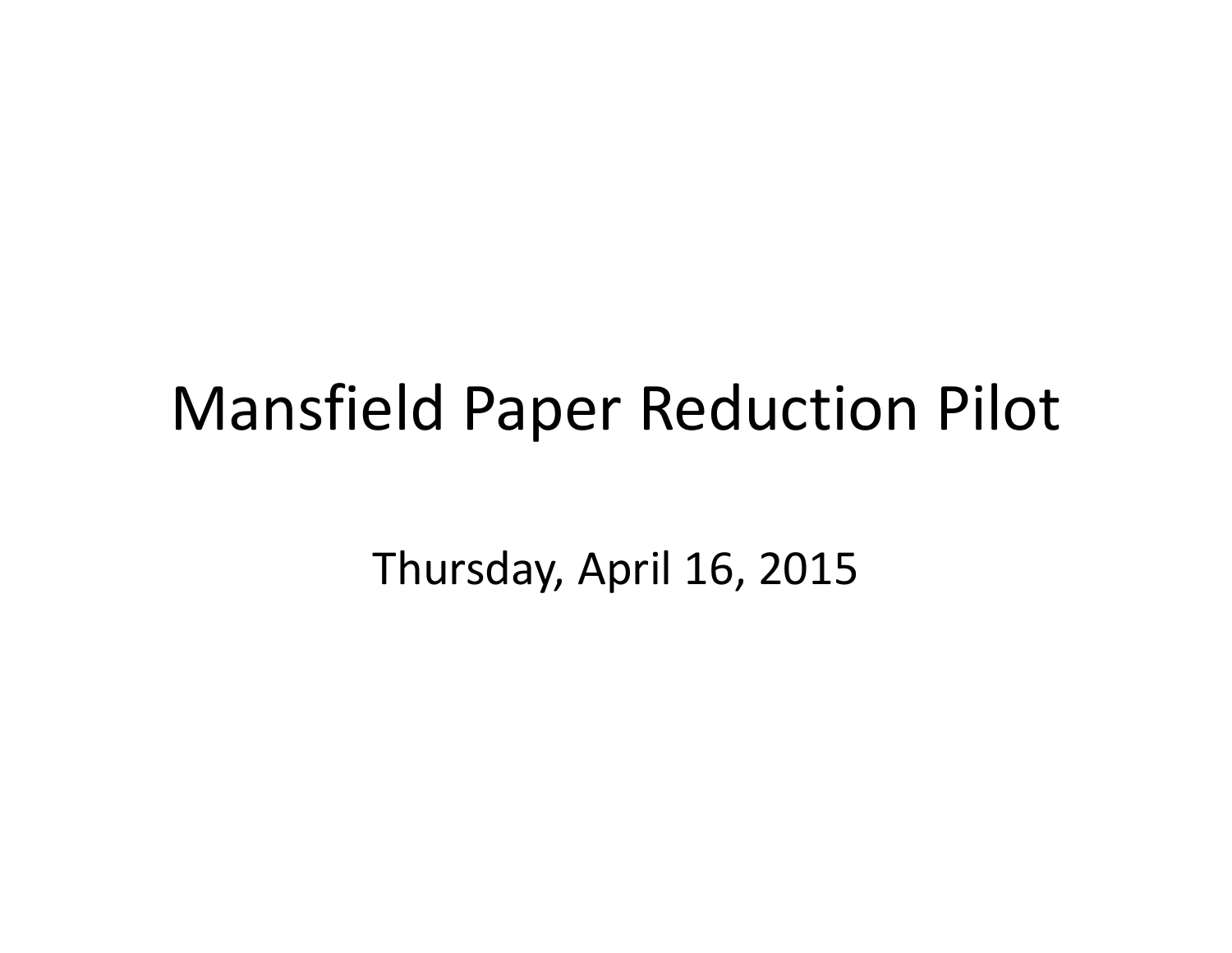### State Electronics Challenge

The Town of Mansfield joined November 2011 The benefits have been:

- Help with benchmarking
- A report on the benefits of the Town's practices
- Development of <sup>a</sup> Town policy
- Mechanism for further change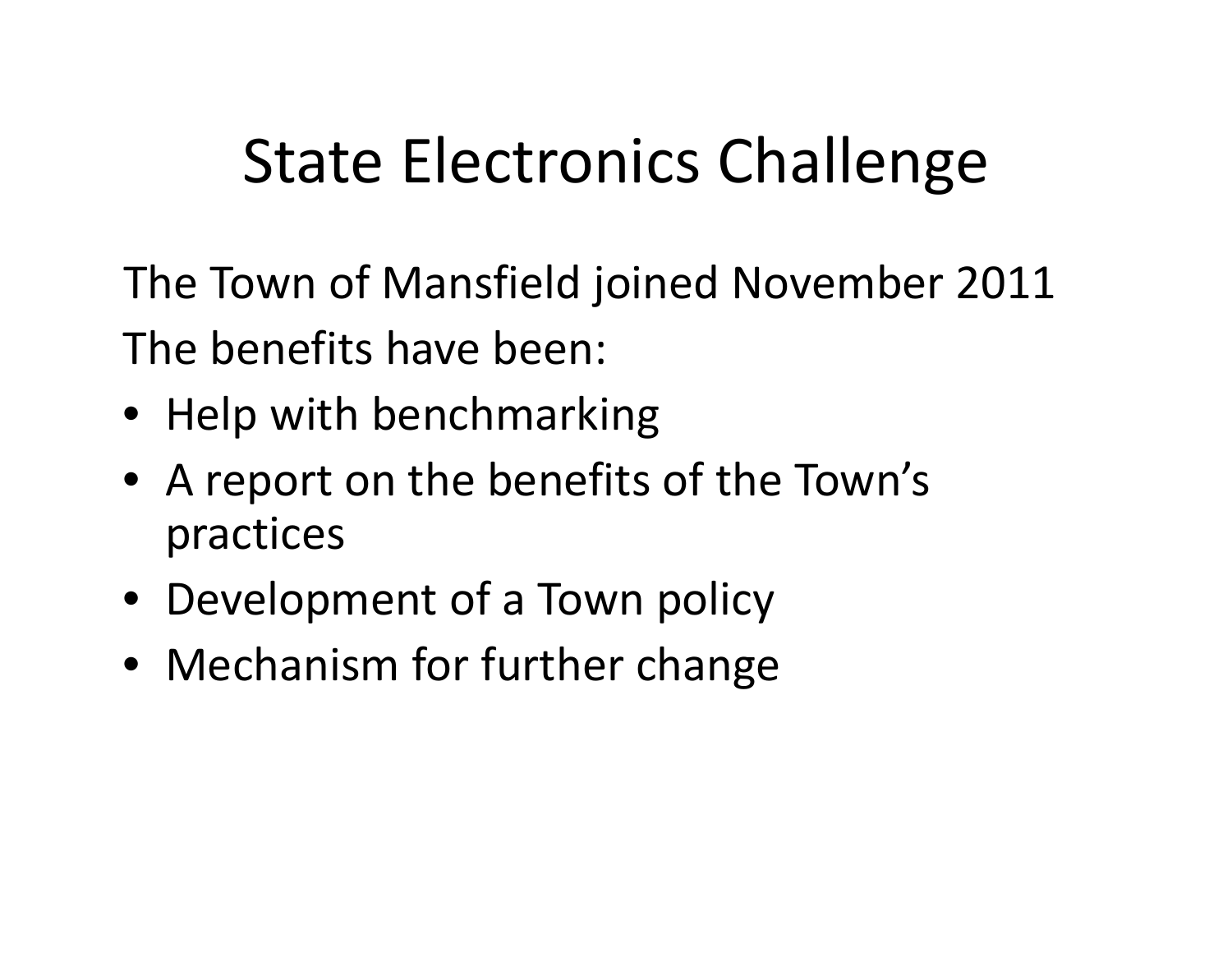### The Idea To Reduce Paper Usage

- Began with <sup>a</sup> conversation with I.T.
- Conference call with Lynn Rubinstein
	- Outlined ideas
- Brought the ideas to Town Manager and Finance Director
- Received their nod of approval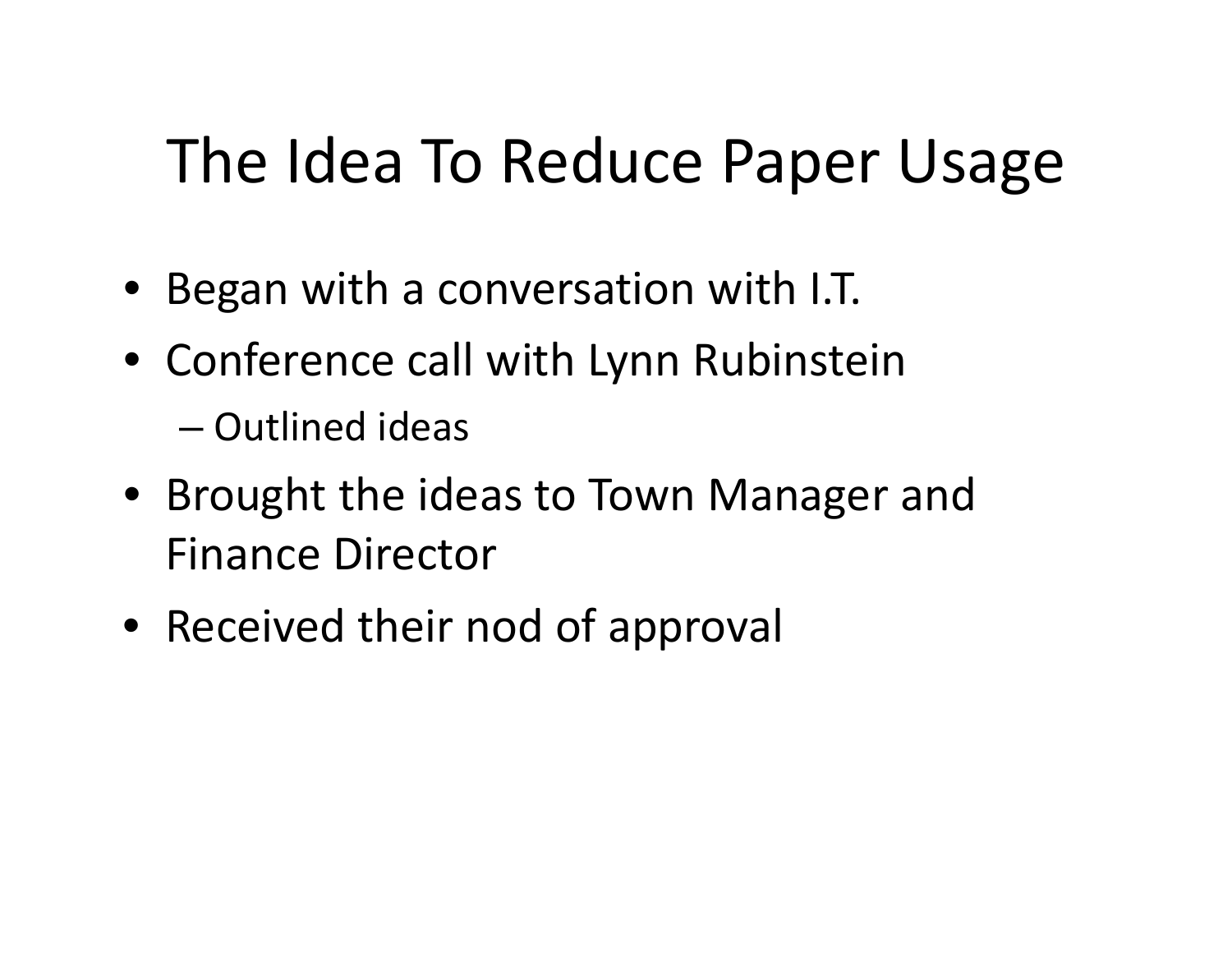### What We Decided

- Begin with <sup>a</sup> pilot at the Town Hall, where recycling coordinator and IT staff work
	- Test out what works or doesn't work then adjust for other municipal buildings
- Pair a survey with <sup>a</sup> webinar of paper reduction
- From the survey findings, decide direction to go in
- Received assistance from Lynn Rubinstein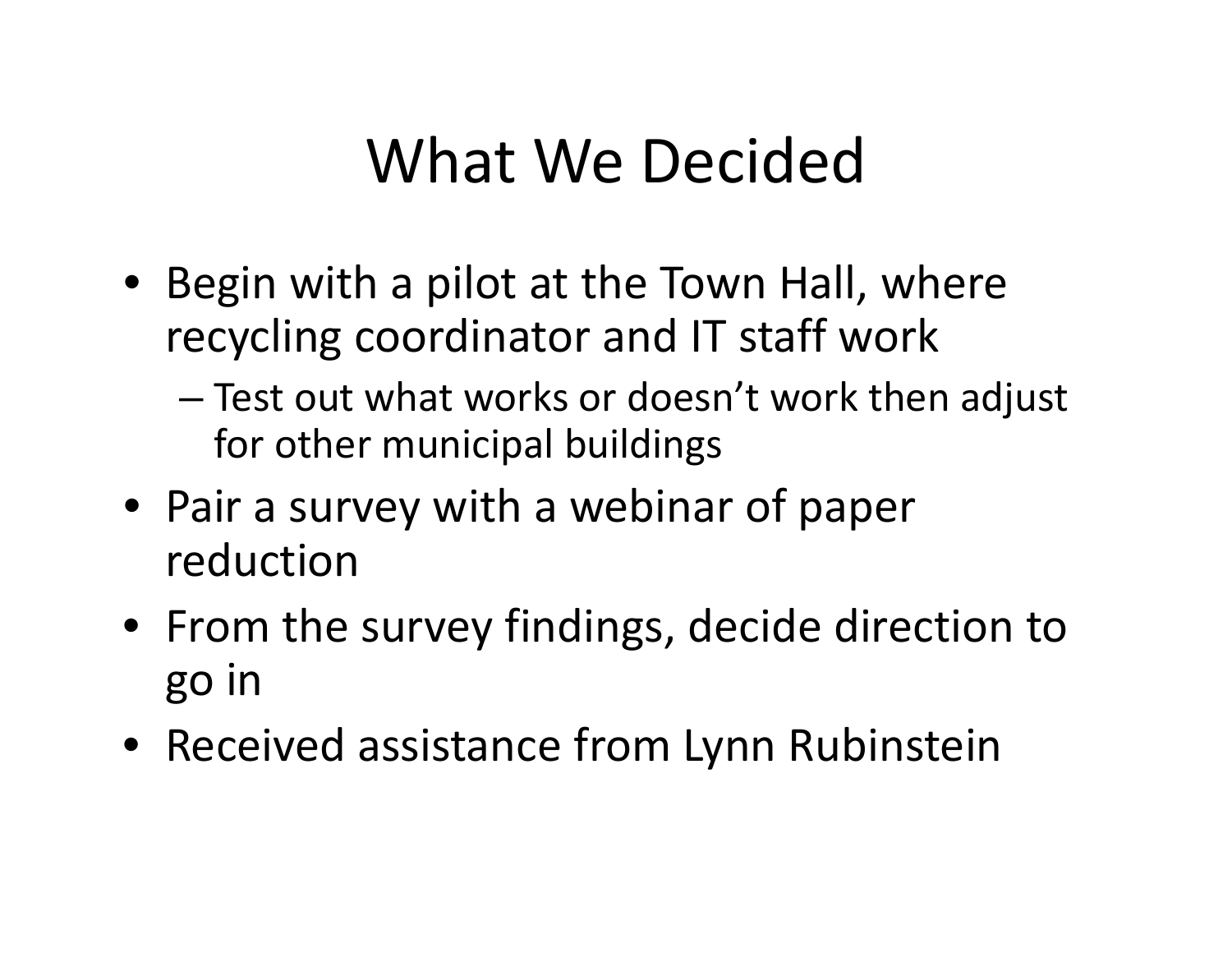# **Double-Sided Copying** and Printing

\*

Mansfield Town Hall has 70 employees. If everything is printed double-sided, we will conserve more than 6,000 pounds of paper per year & about 23 mature trees\* By doing this, we save the Town  $\sim$ \$4,500/year.

For information on double-sided printing settings or making PDFs, or scanning documents, contact the IT Department.

http://conservatree.org/learn/EnviroIssues/TreeStats.shtml

ATE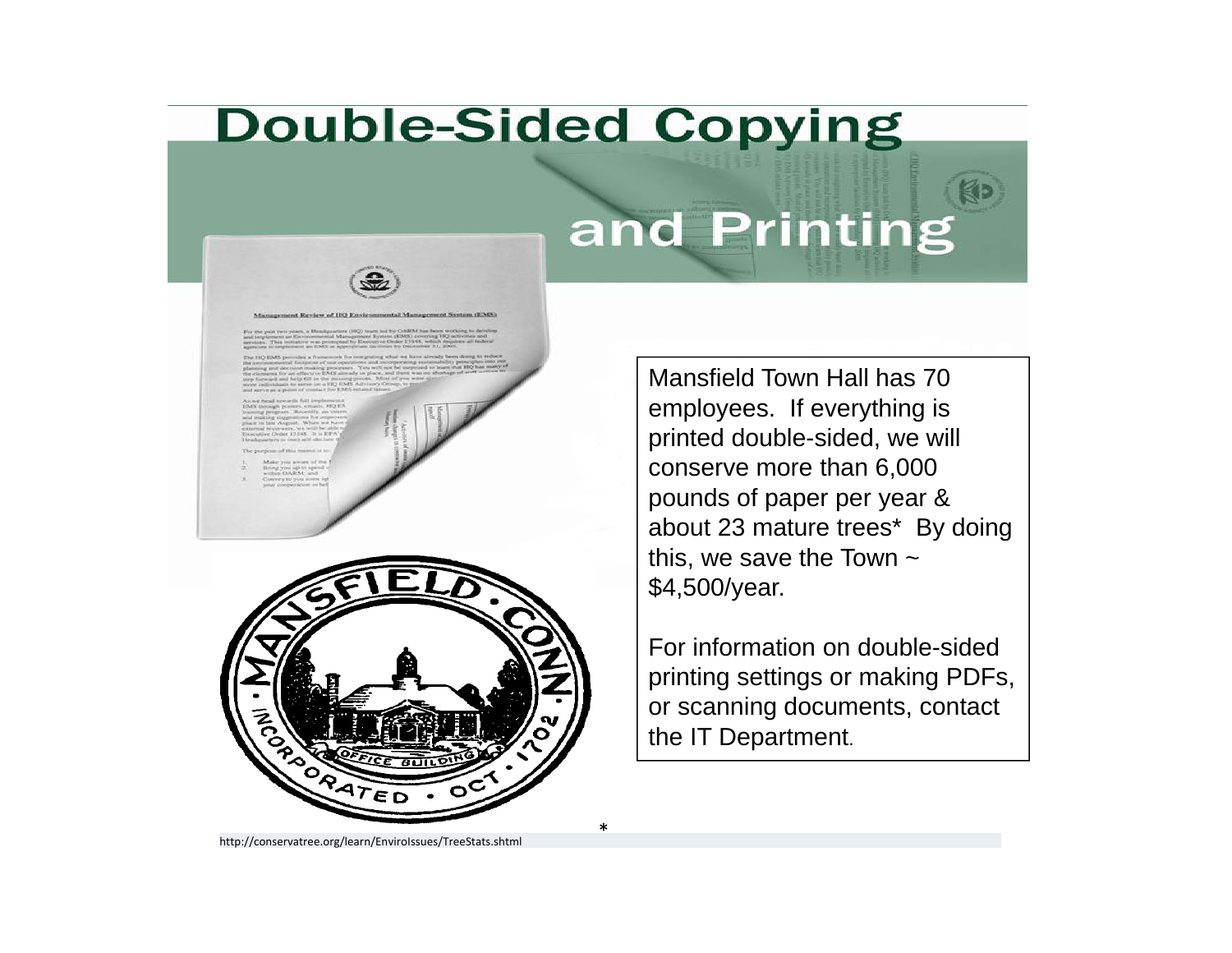### **Compare Calibri to Times New Roman**

### **CalibriBullet 12 fits on page**

|    | To: Mansfield Town Hall Employees |
|----|-----------------------------------|
|    | Date: July 2014                   |
|    |                                   |
|    | XXXXXXXXXXXX                      |
| 3. |                                   |
|    | <b>XXXX</b>                       |
| 5. |                                   |
|    | ZZZZZX                            |
|    | ZZZZZX                            |
|    | ZZZZZX                            |
|    | <b>ZZZZZX</b>                     |
|    | <b>ZZZZZX</b>                     |
|    | zzzzzx                            |
|    | ZZZZZX                            |
|    |                                   |

### **Times New RomanBullet 13 fits on page**

#### To: Mansfield Town Hall Employees

#### Date: July 2014

- 
- 
- $\mathbf{3}$
- **XXXXXXXXXXXXXXXX**
- 
- 7777777777777777777777777777777777
- ,,,,,,,,,,,,,,,,,,,,,,,,,,,,,,,,,,
- ,,,,,,,,,,,,,,,,,,,,,,,,,,,,,,,,,,
- 7777777777777777777777777777777777
- 
- 
- ZZZZZZZZZZZZZZZZZZZZZZZZZZZZZZZZZZZZ
-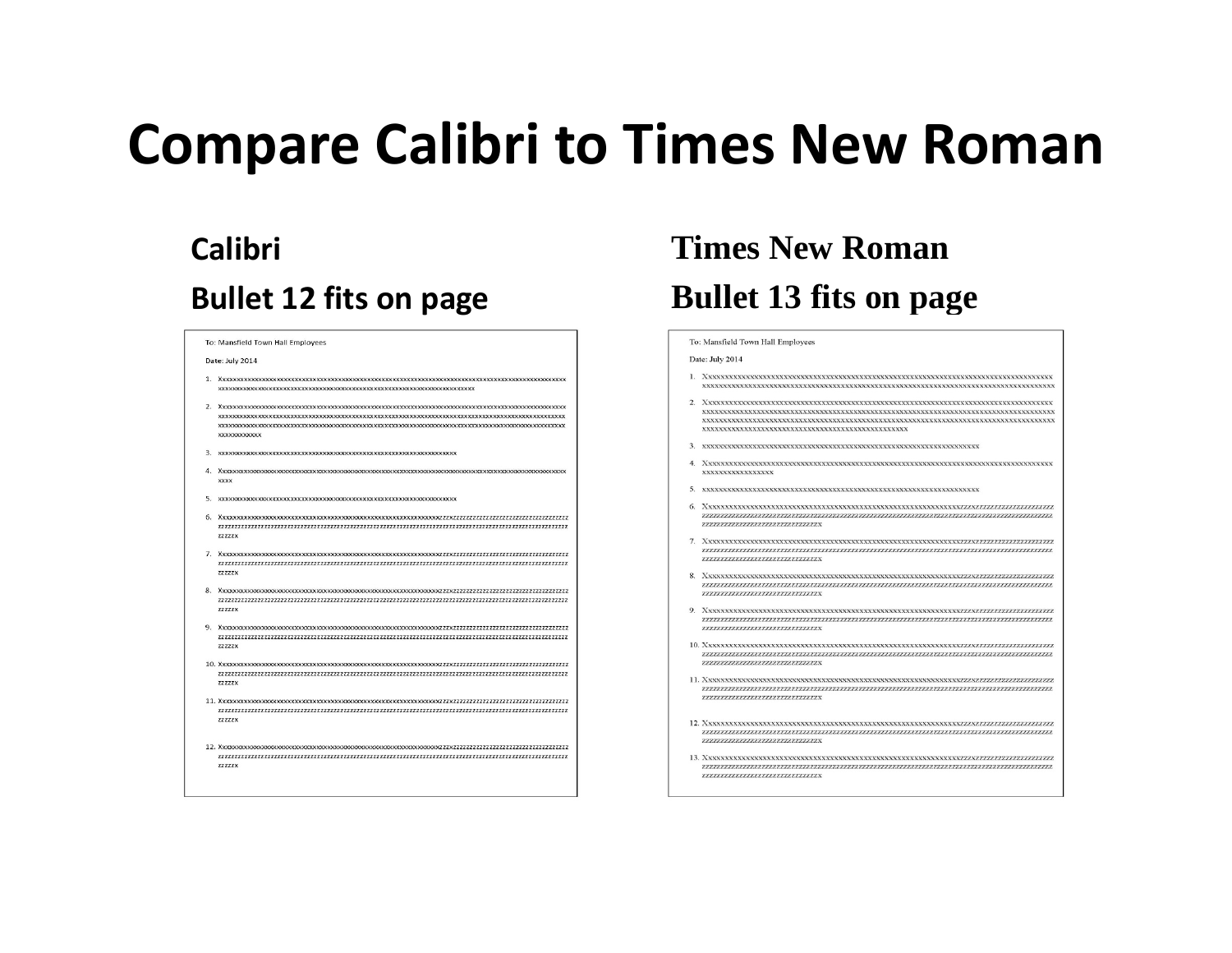# The Survey

#### **Not printing**

Would you be willing to use PDFs or scans instead of printing out documents when it is not essential that you have <sup>a</sup> paper copy?

#### **Double‐sided printing**

If everyone did this all the time, we would save <sup>~</sup> \$4,500/year in paper expenses, just for Town Hall.

Do you currently print most of your documents in <sup>a</sup> double‐sided mode?

Would you be adverse to the copiers being set at the double‐sided printing default?

Would you like to learn how to set up double‐sided printing for either the printer or copier?

#### **Margins**

If everyone decreased their margins from 1" to ¾", the Town Hall would save 202 reams of paper a year. If everyone switched to  $\frac{1}{2}$ " the savings would be even greater – 453 reams of paper, almost 20% of the current usage.

What size margins do you currently use most often?

1" \_\_\_\_\_ ¾" \_\_\_\_\_ ½" \_\_\_\_\_ Not sure \_\_\_\_\_\_\_

Would you be willing to set your default margins to <sup>a</sup> smaller margin if given one‐time step‐by‐ step directions?

If our new computers could be configured to have ½" default margins, would this be OK?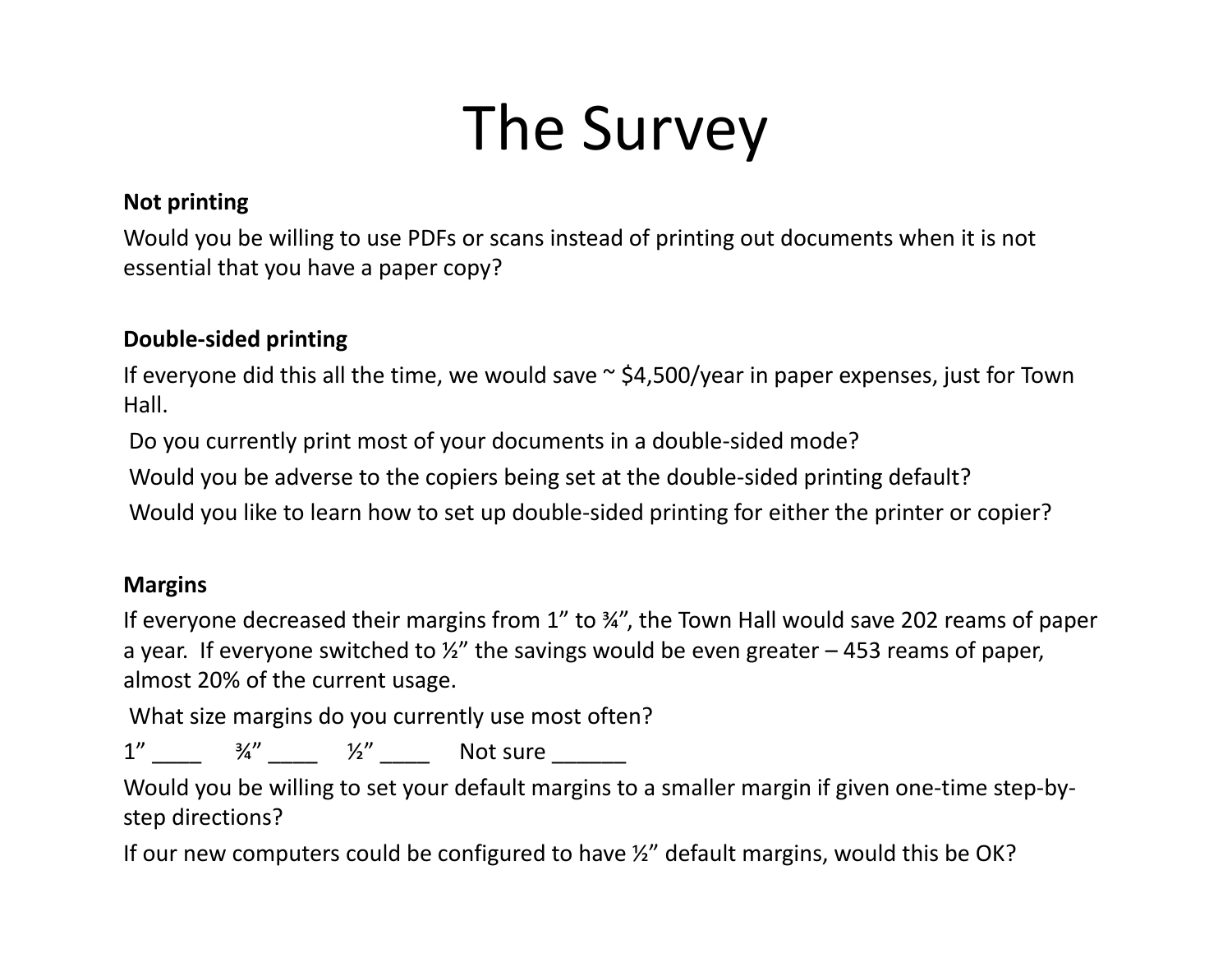#### **Fonts**

If everyone switched from 12 point to 11 point font, in Calibri for example, this would reduce Town Hall paper usage by 8%.

What font type & size do you use most often?

Font type \_\_\_\_\_\_\_ Font size \_\_\_\_\_\_\_ Not sure \_\_\_\_\_\_

Would you be willing to change the size of the fonts that you regularly use?

Yes \_\_\_\_\_\_ No \_\_\_\_\_\_ Not sure \_\_\_\_\_\_\_\_

If yes, would you be willing to change the font to something that is smaller, such as Times New Roman or Calibri?

If yes, would you be willing to change the font size to:

11 points\_\_\_\_\_ smaller\_\_\_\_\_

#### **Line Spacing**

Would you be willing to adjust your line spacing to "single" to shorten documents?

Yes \_\_\_\_\_\_ No \_\_\_\_\_\_ Not sure \_\_\_\_\_\_\_\_

If you said "no" to the previous question, would you please explain why?

#### **Photocopiers**

Compared to desktop printers, photocopiers use less ink, cost much less money per page, and produce less bulky waste per page.

Would you be willing to walk to an adjacent room to pick up <sup>a</sup> print‐out from <sup>a</sup> copier instead of <sup>a</sup> desktop printer that is in your room?

Yes \_\_\_\_\_\_ No \_\_\_\_\_\_ Not sure \_\_\_\_\_\_\_\_

If you said "no" to the previous question, would you please explain why?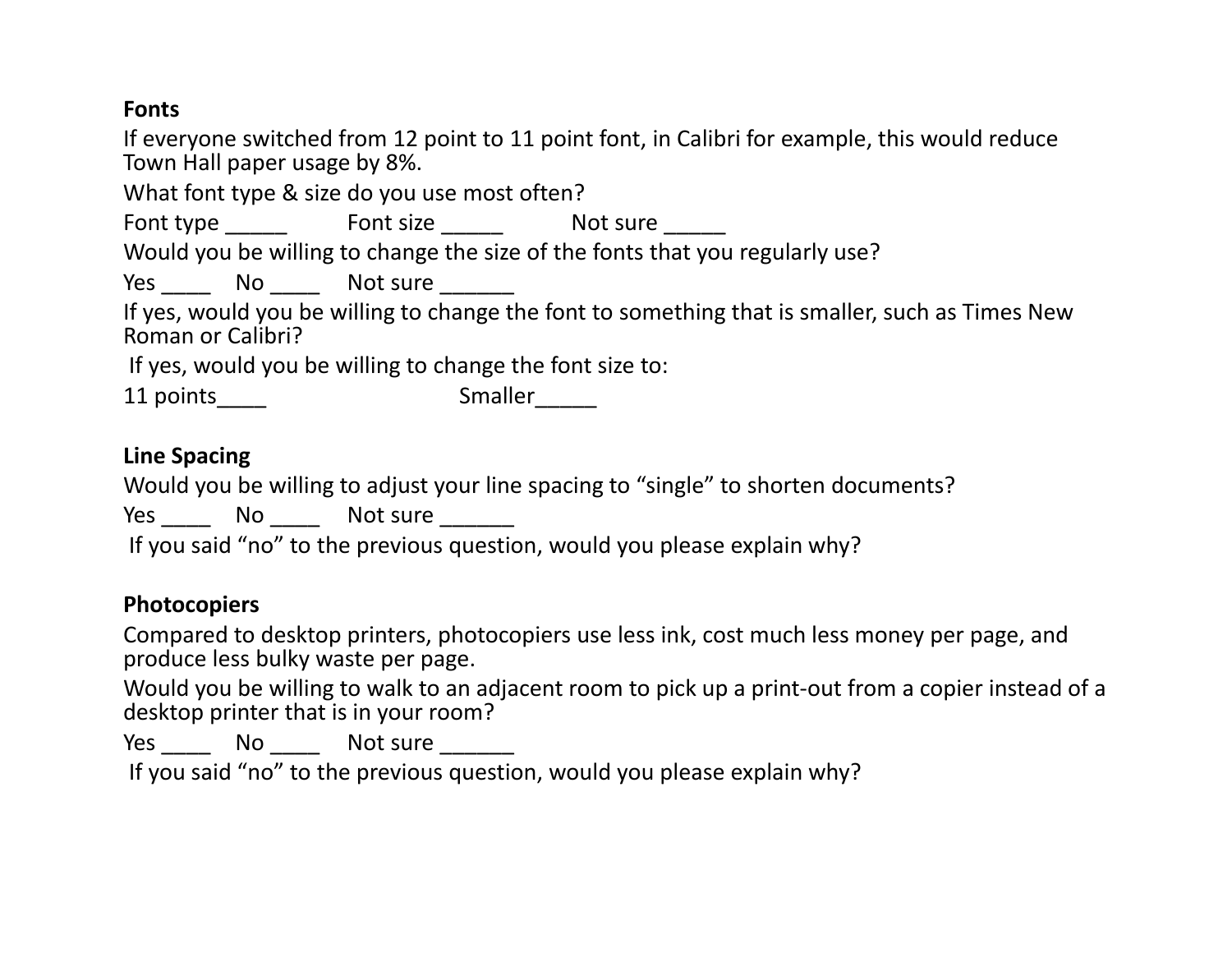### Survey Results

- 1/3 responded
- Majority report using certain paper saving strategies
- Majority report willingness to change practices

From that we decided to begin implementing changes.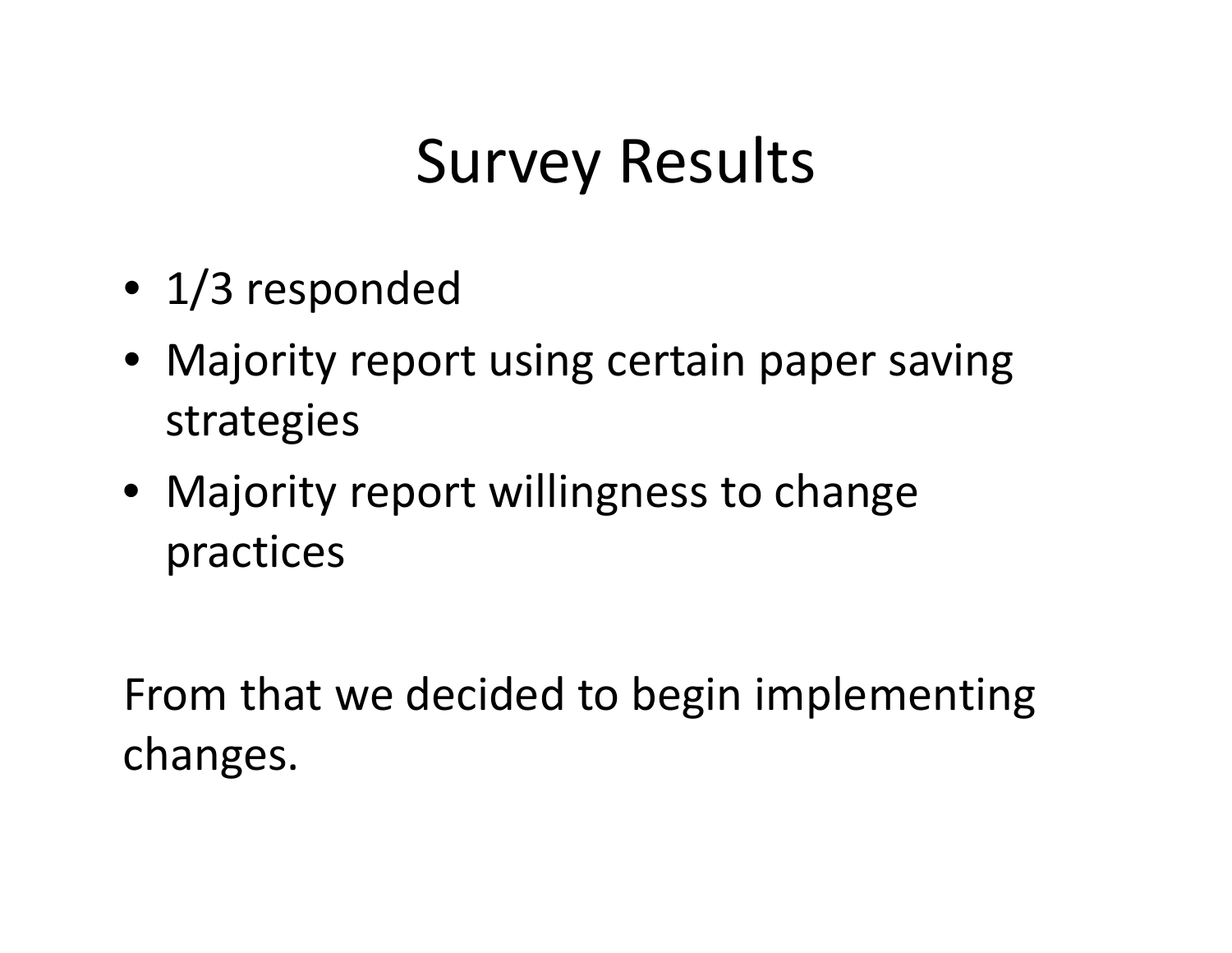### Technology Steps

- We wanted to increase the likelihood that staff would use technology in <sup>a</sup> manner that decreases paper usage.
- Traditionally, this required staff to actively make changes such as choosing double‐sided printing or manually reducing margins.
- Some staff will make changes, but often people just use the default settings.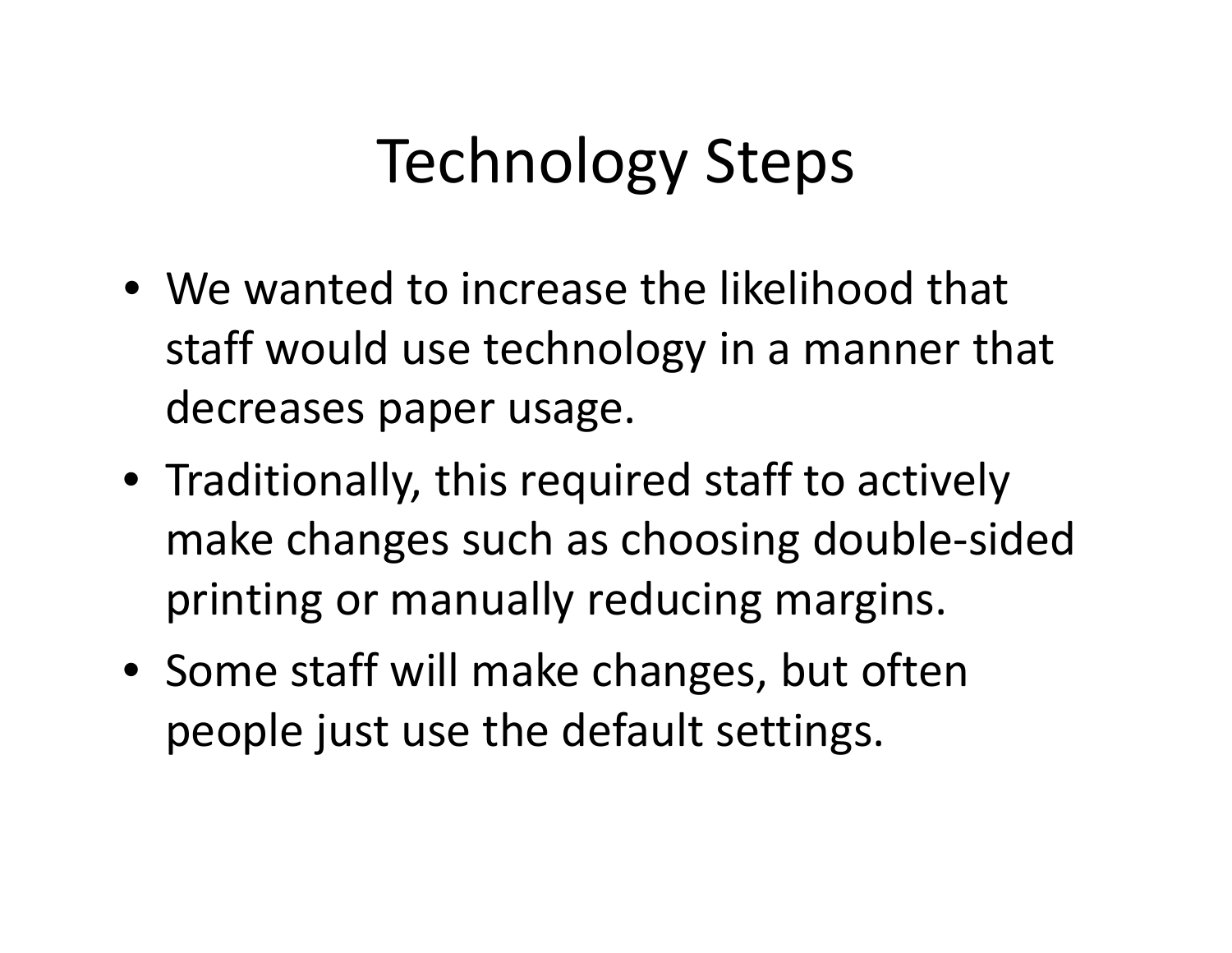# Changing the Defaults

- We decided to implement changes so the default settings are more environmentally friendly:
	- Double‐sided printing
	- Double‐sided copying
	- Smaller margins
	- Decreased line spacing
	- Better font choice
	- Decreased font size
	- Include <sup>a</sup> pdf printer as an option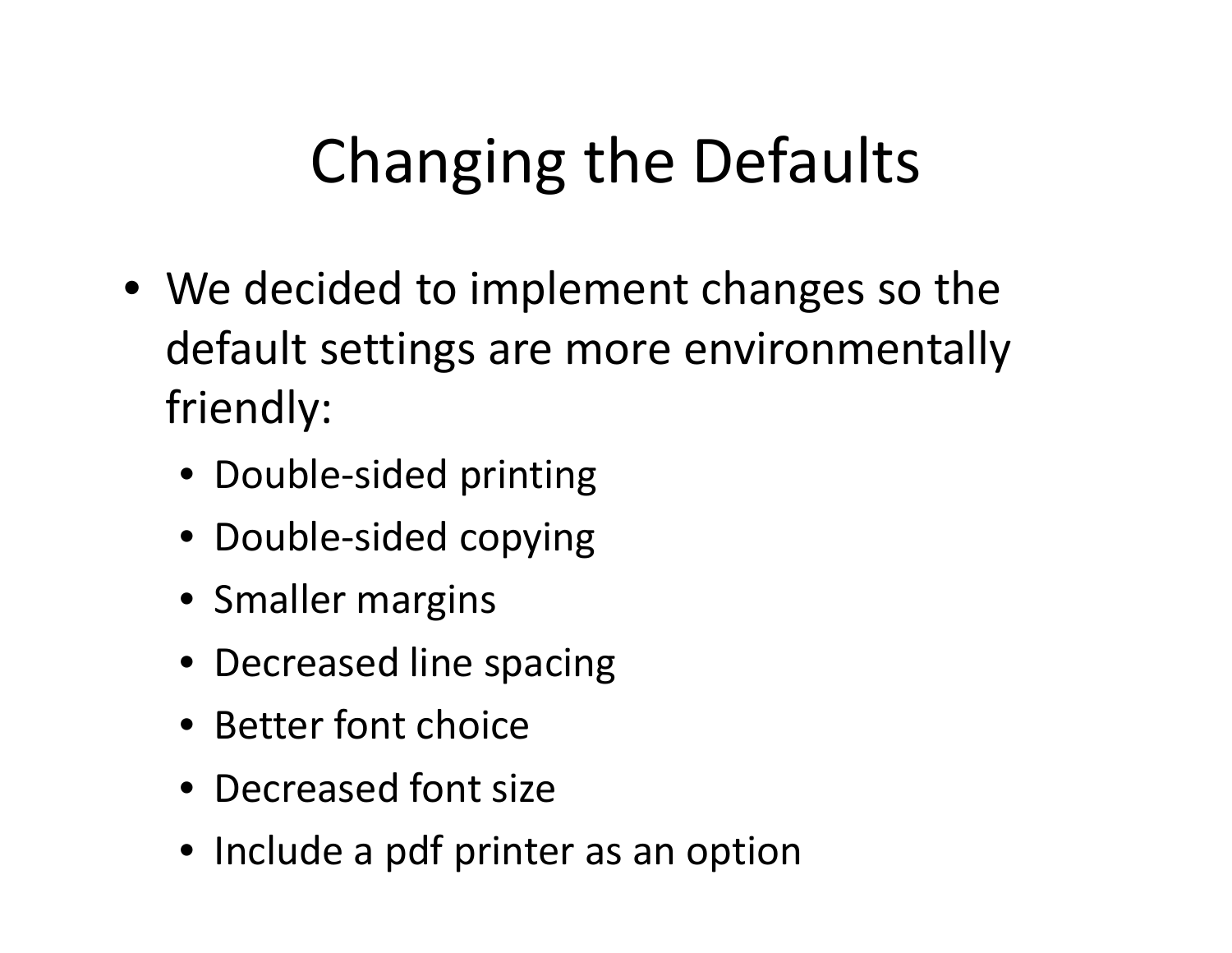### Implementing the Changes

- Free Technical Assistance
	- State Electronics Challenge
	- ENERGY STAR technical support contractor
	- Photocopy/printing vendor support
	- Google Searches
- Communicating with Staff
	- Shared with staff in advance.
	- Be supportive, but committed.
	- Key staff need to be onboard (Management, Department Heads, I.T. Staff)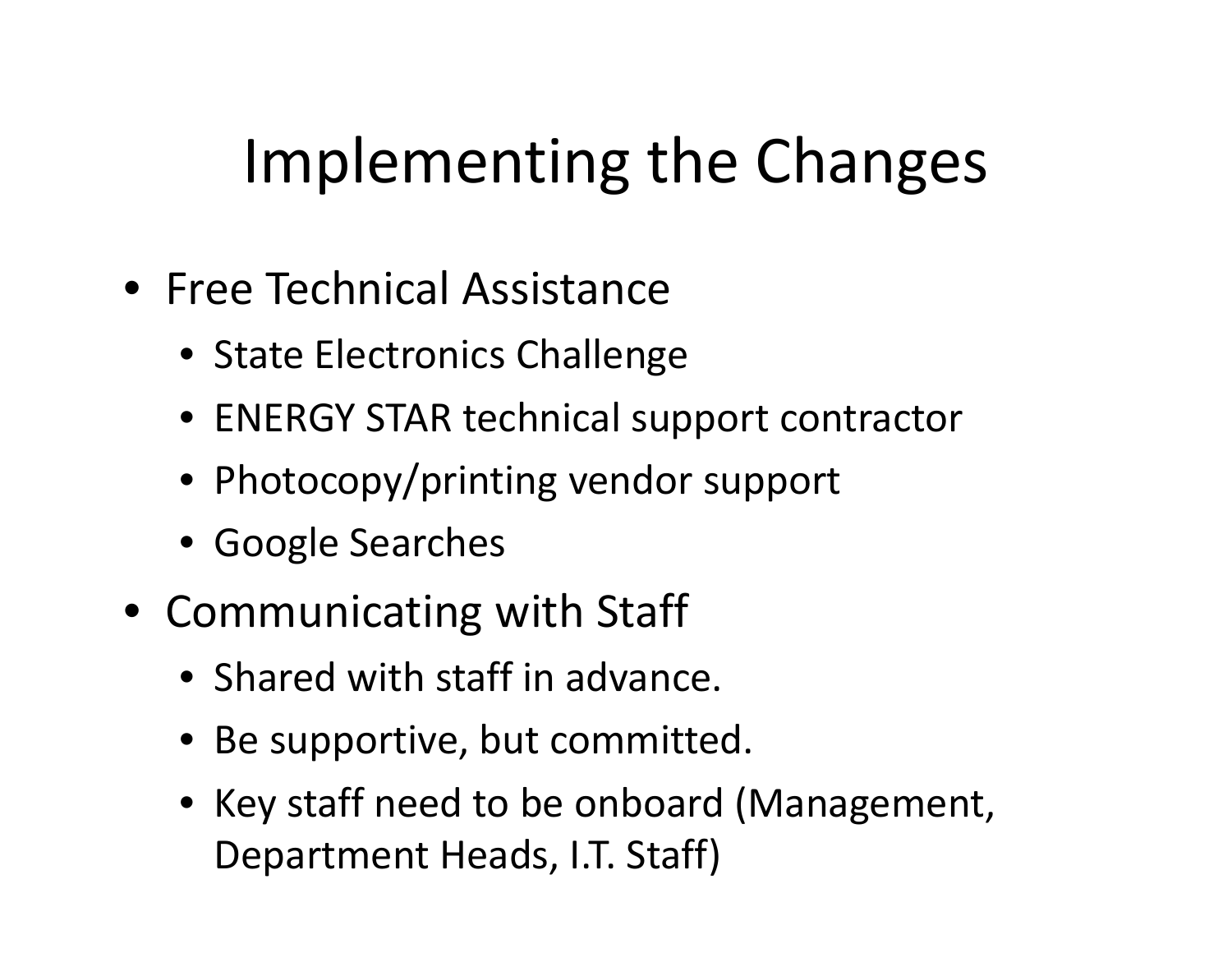### Experience Thus Far…

- Most staff either welcomed the changes or accepted the new defaults without concerns.
- A minority of the staff have been less pleased with the changes (notable portion, but not the majority). Primarily double‐sided printing and copying has been the focus item.
- The aforementioned "free technology assistance" has been helpful in troubleshooting follow‐up issues.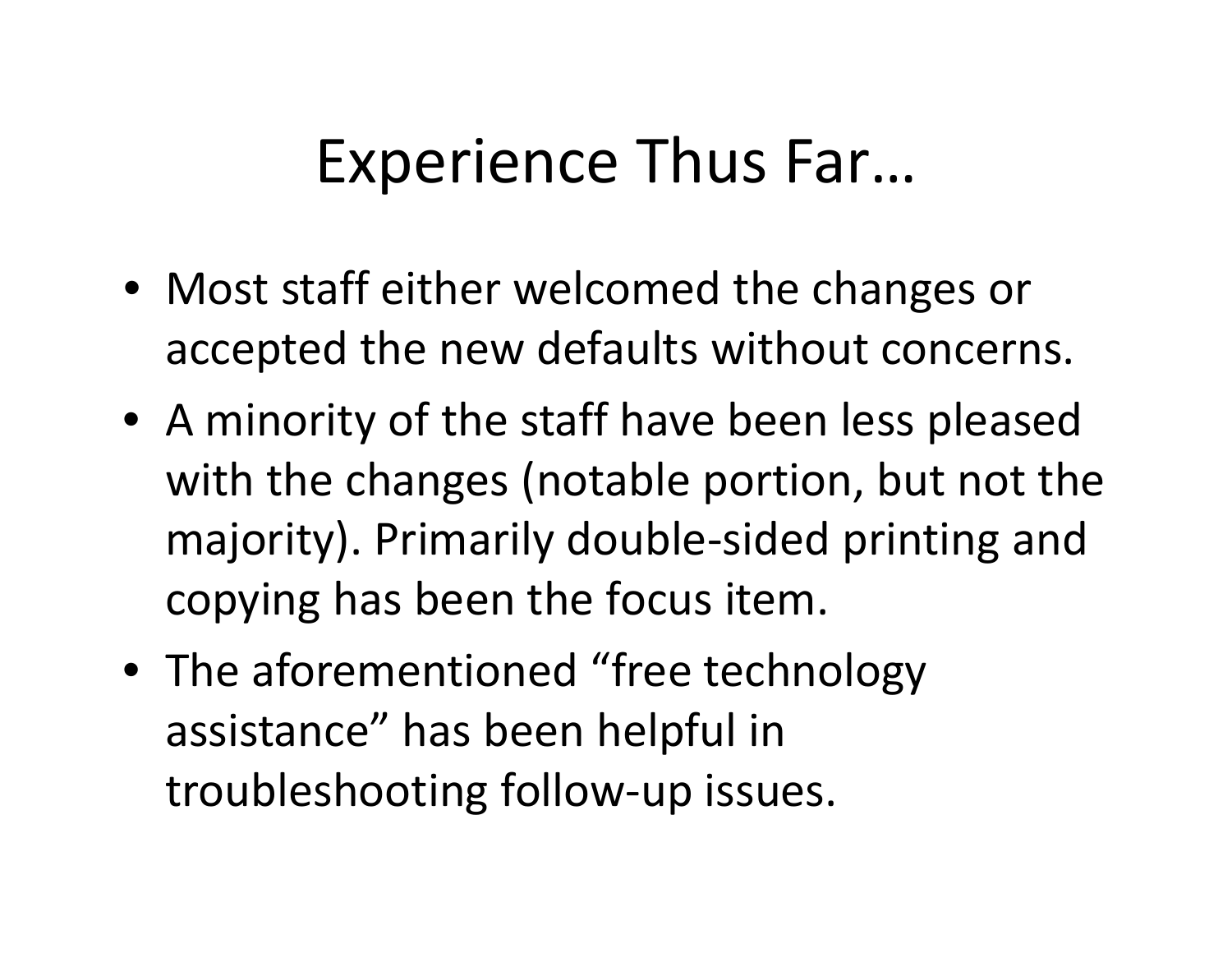### Other Technology Related Environmental Steps

- Checking EPEAT Ratings Prior to Purchasing Technology.
- Virtual/Cloud Computing to Reduce Hardware Disposal and Energy Consumption.
- Extending the Life of Equipment by Repurposing ("second" & "third" life).
- Proper Disposal of Equipment once it Reaches Final End of Life.